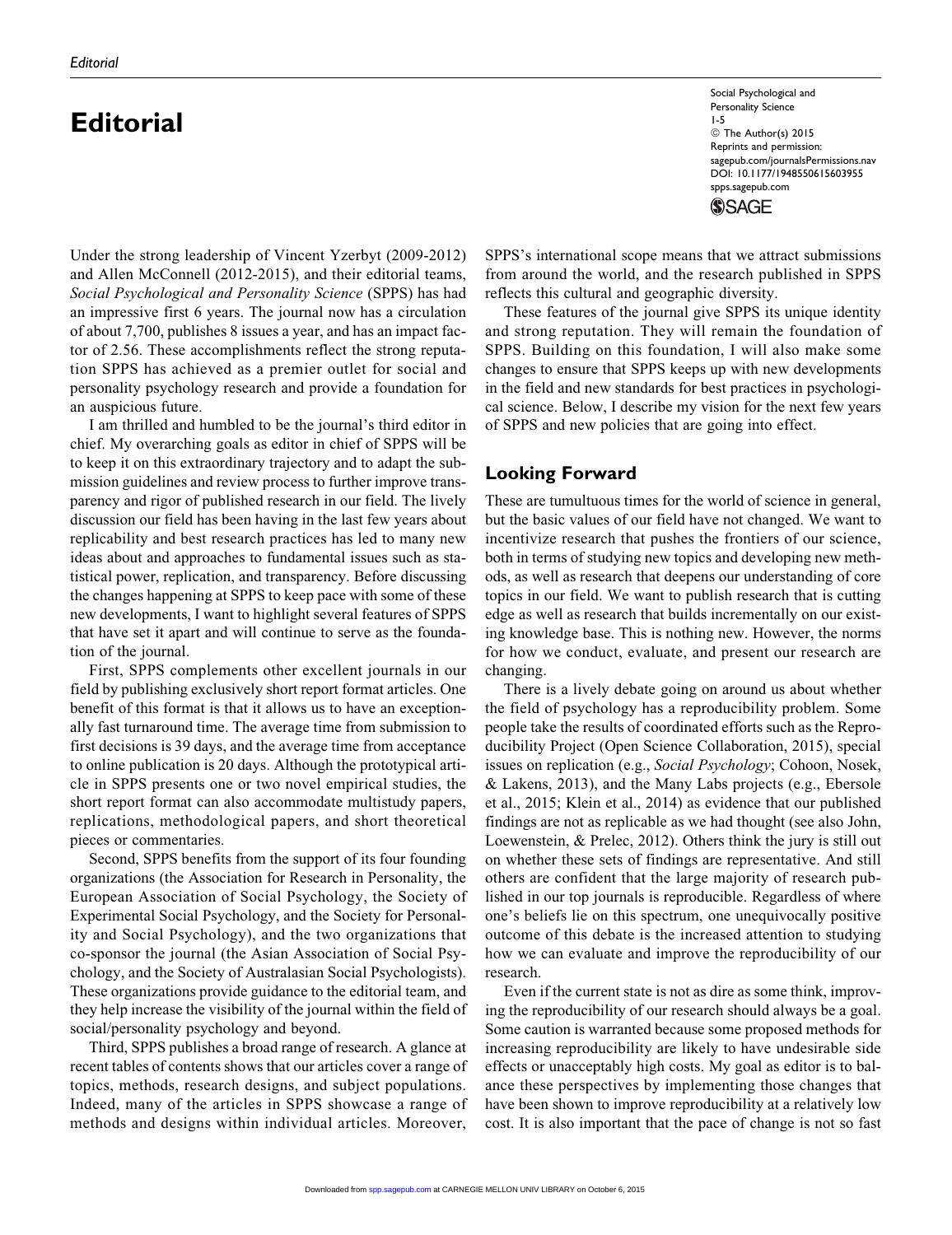| Aims                                                                      | Implementation                                                                                                                                                            |
|---------------------------------------------------------------------------|---------------------------------------------------------------------------------------------------------------------------------------------------------------------------|
| More attention to statistical power                                       | Authors will be asked to disclose how sample size was determined and discuss statistical power.                                                                           |
|                                                                           | Manuscripts that present underpowered studies without adequate justification will have a greater<br>chance of being rejected without review.                              |
| Less emphasis on $p < .05$                                                | Authors must report effect sizes, 95% confidence intervals, and exact p-values for key findings, or<br>explain why this is not possible.                                  |
|                                                                           | Studies presenting null results will be considered if they provide strong evidence for a null effect.                                                                     |
| Increasing transparency                                                   | Authors will be asked to disclose all data exclusions (e.g., dropped outliers), and how decisions about<br>data exclusions were made.                                     |
|                                                                           | Authors will be asked to disclose all measures or conditions for variables of interest to the research<br>question(s), whether they were included in the analyses or not. |
|                                                                           | Published articles will include identification of the action editor.                                                                                                      |
| Valuing cutting-edge and incremental<br>research (including replications) | SPPS welcomes research along the entire spectrum from groundbreaking to definitive, with the<br>understanding that no single study is likely to be both.                  |
|                                                                           | SPPS now accepts replication studies.                                                                                                                                     |
|                                                                           | Manuscripts presenting novel research will have a better chance of acceptance if a replication is included<br>(but we recognize this is not always possible).             |
|                                                                           | Exploratory studies that would be difficult to replicate (i.e., confirm) will be considered.                                                                              |

Table 1. Aims and Their Implementation.

that researchers will be left in the lurch, unable to meet the new standards. Thus, the current changes are those that the SPPS consortium and I view as the most reasonable, empirically justified changes that the field is currently ready to adopt.

In this editorial, I aim to describe the changes happening at SPPS and explain the justification behind these changes. I hope this will help guide researchers in making their decisions about which journal to submit their work to, and what to expect if they submit to SPPS. It may also help guide reviewers in evaluating manuscripts for SPPS and readers of SPPS in evaluating the papers they read.

#### Statistical Power

Among all proposed reforms to make our research more reproducible, I am most interested in increasing the statistical power of our published studies. The statistical power of a study is a good predictor of whether a finding will be replicable (Gervais, Jewell, Najle, & Ng, 2015). However, there is ample evidence that, despite many calls for greater attention to power, the field of social/personality psychology has not done very well in recent decades when it comes to statistical power (Fraley & Vazire, 2014; Maxwell, 2004). Moreover, increasing statistical power is one of the few practices that reduce both Type I error (indirectly) and Type II error. Thus, one of my goals as editor in chief is to place more emphasis on the statistical power of the studies we evaluate.

What does this mean? First, it means asking authors to justify their sample sizes. If the effect being examined is likely to be in the range of typical published effects in social/personality psychology, which is an  $r$  of .21 or  $d$  of .43 (Richard, Bond,  $\&$ Stokes-Zoota, 2003), then researchers should aim for a sample size that will provide at least 80% power to detect such an effect or more (given that this is the mean effect size, a large proportion of published effects are actually smaller than this). In addition, because this meta-analysis is based on published studies, and because publication bias leads to inflated effect size estimates, it likely overestimates the size of true effects. Thus, I encourage researchers to consider recruiting a large enough sample to have 80% power to detect an effect smaller than this if possible.

Moreover, if a researcher is interested in an interaction effect, in comparing two effects, or in mediated effects, those effects are likely to be smaller, and thus require a larger sample to reliably detect. In addition, if researchers are interested in interpreting null effects, they should aim to recruit a sample large enough such that the 95% confidence interval around a null effect will exclude effect sizes that would be considered practically meaningful. For a very clear explanation of planning for precision (similar to power planning), see Cumming's invited article in Psychological Science (2014). Another useful document to consult is the SPSP Taskforce on Best Practice's 2014 publication in Personality and Social Psychology Bulletin (Funder et al., 2013).

However, emphasizing statistical power does not mean requiring large samples in all cases. There is not enough room in this editorial to list all of the good reasons why a study with a small sample might be worthy of publication in SPPS, but here are a few: a design that does not require large samples to achieve statistical power (e.g., some within-subjects designs); a study on a special population whose members are very difficult to recruit; a study using a useful and unique measure that is so expensive or time intensive that it is very difficult to recruit large samples; a study that capitalizes on an event that is not reproducible (e.g., a pre-post study on the effects of a natural disaster); and a set of studies that have small samples but are preregistered. SPPS is not committed to exclusively publishing articles that contain definitive evidence but rather to ensuring that an article's conclusions are justified by the evidence it contains.

In short, because the statistical power of a study is strongly related to its likelihood of being replicable, we will expect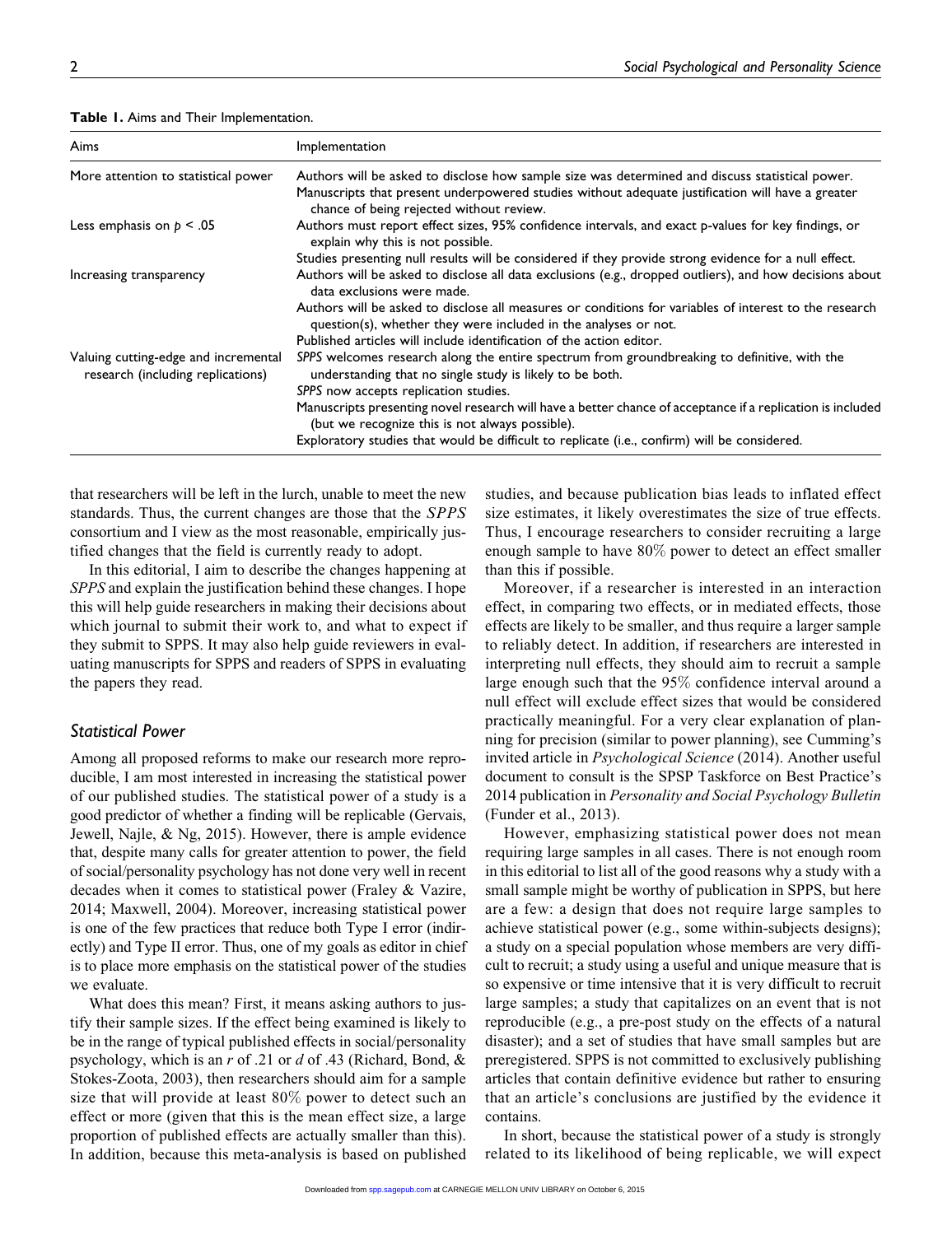authors to plan studies with adequate statistical power to detect small-to-medium effects or to explain why this standard should not apply to their study. If a study has a simple design (e.g., a cross-sectional study of college students or MTurkers using self-reports, reaction time measures, and/or laboratory tasks) and is underpowered, it will have a high chance of being rejected without review. We recognize that there are many reasons to make exceptions to this general rule. By asking authors to provide a justification for their sample size, reviewers and editors will be able to evaluate each study on a case-by-case basis. Of course the justifications themselves, like other aspects of the research design, are subject to critique by reviewers and editors.

What about effects that are genuinely large? Because it is difficult for readers and reviewers to tell the difference between genuinely large effects and effect size estimates that are inflated by flexibility in data analysis, researchers who are confident that they are studying large effects should consider preregistering their hypotheses, research design, and analysis plan to help bolster readers' and reviewers' confidence in the results.

What about multistudy papers? It is also useful to think meta-analytically about the total evidence presented in a multistudy paper. A multistudy paper that includes multiple demonstrations of an effect and a meta-analytic summary of the evidence can be very compelling. However, a string of underpowered studies that are all statistically significant is not much comfort–indeed, it is an unlikely pattern even when the effect is real (Schimmack, 2012). Thus, individual studies in multistudy papers should also be well powered or preregistered. When an exception is warranted, and a series of underpowered studies is worthy of publication, we should expect (and tolerate) a mix of significant and not-quite-significant findings.

## Less Emphasis on  $p < 0.05$

Another step we can take to increase the reproducibility of our research is to focus less on whether a  $p$  value crosses the .05 threshold or not and to evaluate the strength of the evidence in a more continuous manner. In this spirit, we will now require authors to report exact  $p$  values (not just whether the  $p$  value is less than .05; for  $p$  values above .001), effect size estimates, and 95% confidence intervals around the effect size estimates for key findings (see Cumming, 2014 for a tutorial). The goal of this change is to help authors and reviewers accurately assess the strength of the evidence for their conclusion, rather than thinking in a binary fashion about significant versus nonsignificant results.

In a similar vein, we welcome studies whose primary finding is a non-significant result so long as they have enough power/precision to warrant confidence in the conclusion that the effect is zero or very close to zero (see the section on statistical power). Allowing informative, nonsignificant results to make their way into our journals will help reduce the publication bias that leads to inflated effect size estimates in original research and meta-analyses and should ultimately reduce the

incentives to engage in research practices that help researchers achieve statistically significant results at the cost of increasing the rate of false positives (i.e., ''p-hacking''; Simmons, Nelson, & Simonsohn, 2011).

#### Increasing Transparency

One of the key features of the scientific method is its transparency and reproducibility. As Lupia and Elman (2014) state, ''The credibility of scientific claims comes, in part, from the fact that their meaning is, at a minimum, available for other scholars to rigorously evaluate. [ ...] Such open access to the origins of others' claims is the hallmark of scientific ways of knowing. Accordingly, when social scientists fail to document their assumptions, decisions, and actions [ ... ] it limits others' abilities to understand the meaning of the scientists' claims.'' (p. 20).

Author disclosures. Of course total transparency is an impossible ideal. We must pick and choose what information to report. The new author disclosure requirements are an attempt to increase transparency about those parts of the research process that are most important to give readers and other researchers the information they need to evaluate the evidence, conduct metascience, and attempt replications. Specifically, authors will now be asked to report the following in the text of the manuscript:

- How sample size was determined for each study.
- $\bullet$  All data exclusions (e.g., dropped outliers) and how decisions about data exclusions were made.
- $\bullet$  All measures or conditions for variables of interest to the research question(s), whether they were included in the analyses or not.

The rationale behind these new requirements is to provide information to readers about flexibility in data collection and analysis. Knowing whether the decision about when to stop collecting data was contingent on the results, whether the results are affected by data exclusions, and whether any potentially relevant results have been omitted will encourage authors and readers to evaluate the strength of the evidence in the context of the power/precision of the study and the risk of increased Type I error due to flexibility in data analysis.

Tables and figures do not count against the word limit. Many authors likely wish to disclose more details of their materials, procedure, data, and results. We encourage authors to make use of resources such as the Open Science Framework for making materials, data, and code publicly available. However, to facilitate authors providing valuable basic information about their results, we have now removed tables, table notes, figures, and figure captions from counting toward the 5,000 word limit. This change will allow authors to thoroughly report descriptive statistics and all the important details of their results.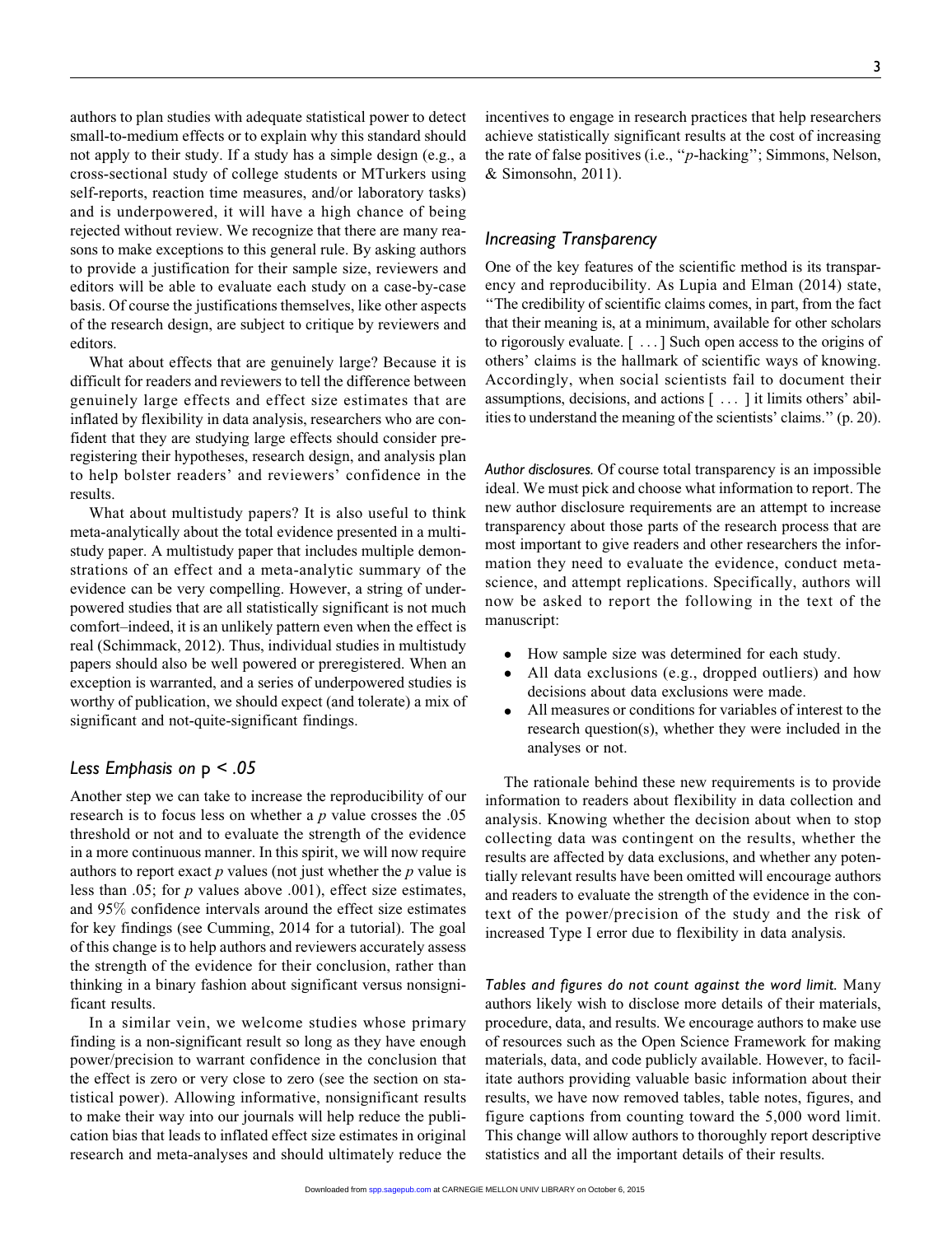Editor disclosure. We also want to increase the transparency of our side of the peer-review process. One step we are taking is to publish the name of the handling editor (or ''action editor'') for each published article. This change will facilitate meta-science and provide reassurances (and incentives) against conflicts of interest between editors and authors.

## Valuing Both Cutting Edge and Incremental Research

What kinds of articles should a journal publish? In my view, one way to think about this is like an investment portfolio. It is important to diversify, not just in terms of topics, populations, and methods but also in terms of riskiness or uncertainty of the conclusions. As Srivastava (2011) wrote on the SPSP blog, an individual paper is unlikely to be both ''groundbreaking'' and ''definitive,'' and journals should not expect papers to do (or to claim to do) both. However, a journal can value and publish both types of research. Traditionally, short report journals like SPPS focus mostly on the ''groundbreaking'' side of that trade-off. But SPPS can be a home for both kinds of papers and everything in between.

Some examples of provocative but preliminary research include research that is difficult to conduct because of the population, method, or design that is used but tackles an important question. In these cases, it might be necessary to publish smaller, less conclusive studies that provide preliminary evidence and are likely to stimulate further research. Examples of less novel but more conclusive research include rigorous replication studies, incremental work that improves on the method or design of previous studies in significant ways, and studies that help resolve apparent inconsistencies in a literature.

I hope that explicitly recognizing the value of both types of research, and welcoming submissions along the entire spectrum, will allow authors to freely present preliminary studies as such, with an explanation of why the results should be published now rather than after collecting more evidence, and without pressure to make unwarranted claims about the strength of the evidence. Likewise, I hope that authors will feel free to present incremental studies as such, with an explanation of how the study improves our understanding or certainty about an important phenomenon, and without pressure to make strong claims about novelty.

Replications. In the spirit of valuing incremental research that moves us closer to a definitive conclusion, SPPS is now accepting replication papers. We have not developed specific guidelines for replication papers, but they will be evaluated, like all other papers, based on the rigor of the study, the importance of the finding, and the strength of the evidence. We encourage authors to think carefully about how to interpret the results of replication studies (see, for example, Simonsohn, 2015). Preregistered replications are especially likely to fare well, and although we will consider replications of any social/personality study, replications of studies published in SPPS will be especially valued. If the need arises, we will develop more specific guidelines.

In addition, we welcome replications within a paper. All else being equal, a submission that includes a new study and a direct replication will have a better chance of acceptance than one that includes only a new study without replication. If the replication is preregistered, this will further increase the strength of the evidence for the result.

Exploratory research. We also encourage authors to submit exploratory research. Exploratory research should be presented as exploratory, rather than dressed up in confirmatory language. Whenever possible, exploratory findings should be followed up with a confirmatory study, but when this is prohibitively costly, exploratory findings may be worthy of publication on their own.

### Concluding Remarks

I have been accused of being idealistic about the future of our field, and I will admit, I am wildly optimistic. This is mostly the result of my experiences as an associate editor (for SPPS, Journal of Personality and Social Psychology, Journal of Research in Personality, Perspectives on Psychological Science, Frontiers in Social and Personality Psychology, and Collabra). Editing has given me a new window into the scientific process, and my experiences have been almost uniformly positive. I am constantly awed by the extremely rigorous and generous service that reviewers provide—spending hours reading and critiquing strangers' work for no direct reward. I am humbled by the excellent work done by authors and by their openness to reviewers' and editors' suggestions. I am impressed with the constructive, respectful tone of communications among authors, editors, and reviewers. I have learned a great deal from editing, both about the excellent research being conducted in social/personality psychology and about the strong commitment many of us have to our field and to good science. The talent, dedication, and good will on display during the peerreview process are truly remarkable. These experiences make me optimistic about the future of our field and are the reason I enthusiastically agreed to take on this role.

I am equally optimistic about the future of SPPS. I am delighted to have recruited a team of superb associate editors and I am very grateful to have them on board. They are: Wiebke Bleidorn, Lorne Campbell, Jesse Graham, Dominique Muller, Nickola Overall, Kate Ratliff, Joe Simmons, Gerben van Kleef, Greg Webster, and Tessa West. I also wish to thank Amanda Richardson, Dan Sawney, Calyx Schentrup, Tzveta Mihaylov, Kelly O'Rear, and the rest of the team at SAGE, who help keep the publication process running smoothly, and the consortium of SPPS, chaired by Linda Skitka, for their guidance and support. Finally, I want to express my gratitude to the editorial board members and ad hoc reviewers for contributing your time and effort, and to authors for choosing SPPS as an outlet for your excellent research.

> Simine Vazire Editor in Chief, SPPS